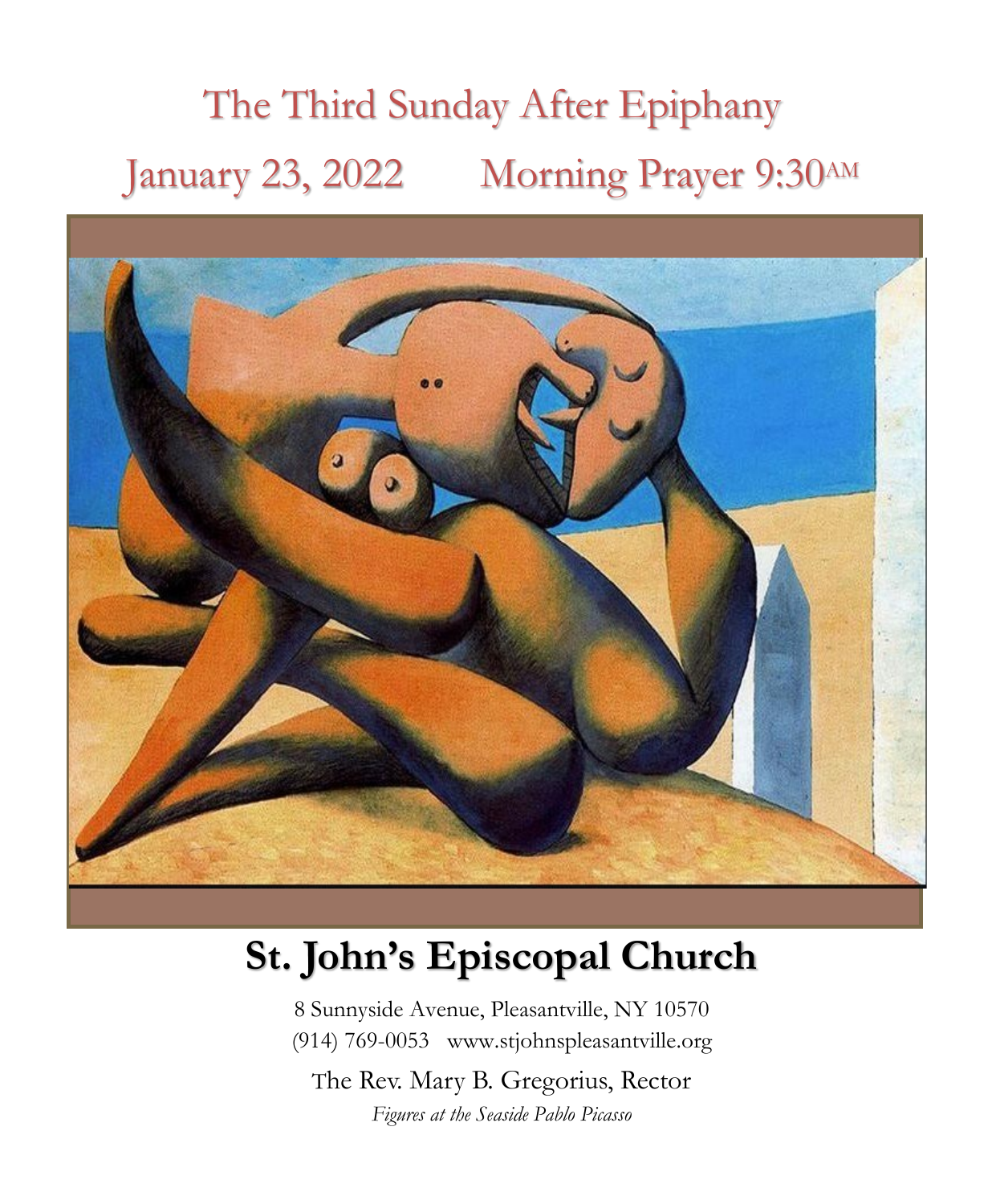This morning we celebrate a Service of Morning Prayer. This service is taken from the *1979 Book of Common Prayer*. **Words printed in bold are spoken by the congregation.**

#### **ORDER OF WORSHIP**

## **PRELUDE**

*Please stand as you are able and join in singing:*

**OPENING HYMN #487** "Come my way my truth, my life"



Words: George Herbert (1593-1633)

Music: The Call, Ralph Vaughan Williams (1872-1958) Copyright @1911 by Stainer and Bell, Ltd. All rights reserved. Used with permission.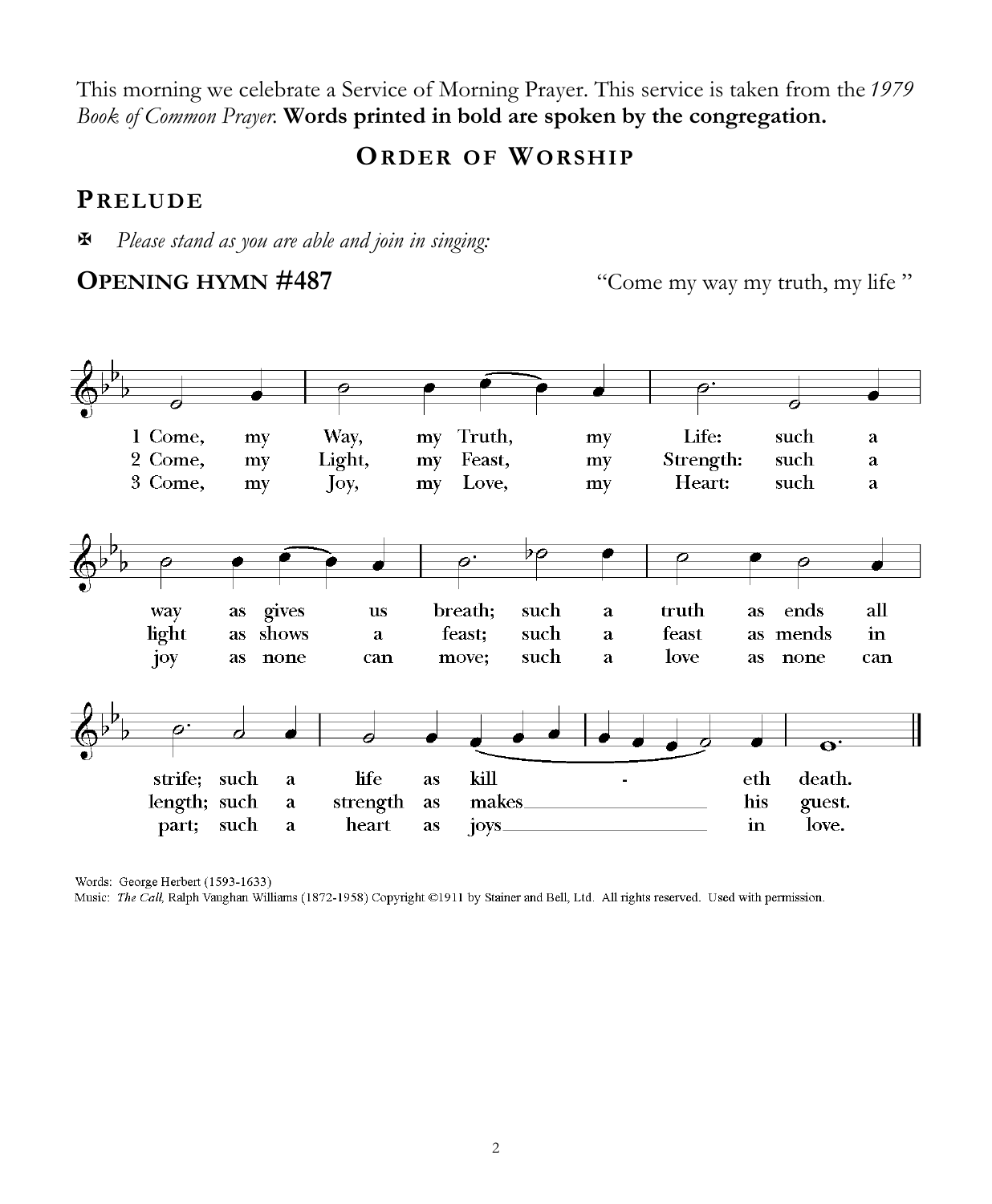### THE OPENING SENTENCE

*Officiant:* From the rising of the sun to its setting my Name shall be great among the nations, and in every place incense shall be offered to my Name, and a pure offering; for my Name shall be great among the nations, says the Lord of hosts. *Malachi 1:11*

#### CONFESSION OF SIN & ABSOLUTION

*Deacon:* Let us confess our sins against God and our neighbor.

*All:* **God of all mercy, we confess that we have sinned against you, opposing your will in our lives. We have denied your goodness in each other, in ourselves, and in the world you have created. We repent of the evil that enslaves us, the evil we have done, and the evil done on our behalf. Forgive, restore, and strengthen us through our Savior Jesus Christ, that we may abide in your love and serve only your will.** 

*Officiant:* Almighty God have mercy on us, forgive us all our sins through the grace of Jesus Christ, strengthen us in all goodness, and by the power of the Holy Spirit keep us in eternal life. **Amen**.

### THE INVITATORY AND PSALTER

| Officiant: | Lord, open our lips. |  |
|------------|----------------------|--|
|            |                      |  |

#### *People:* **And our mouth shall proclaim your praise.**

Glory to the Father, and to the Son, and to the Holy Spirit: As it was in the beginning, is now, and will be for ever Amen. Alleluia.

*VENITE* Psalm 95:1-7

*The Lord has shown forth his glory: Come let us adore him.* Come, let us sing to the Lord; \* let us shout for joy to the rock of our salvation. 2 Let us come before the presence of the Lord with thanksgiving \* and raise a loud shout to God with psalms. 3 For you, O Lord, are a great God, \* and a great sovereign above all gods. 4 In your hand are the caverns of the earth, \* and the heights of the hills are yours also. 5 The sea is yours, for you made it, \* and your hands have molded the dry land. 6 Come, let us bow down, and bend the knee, \*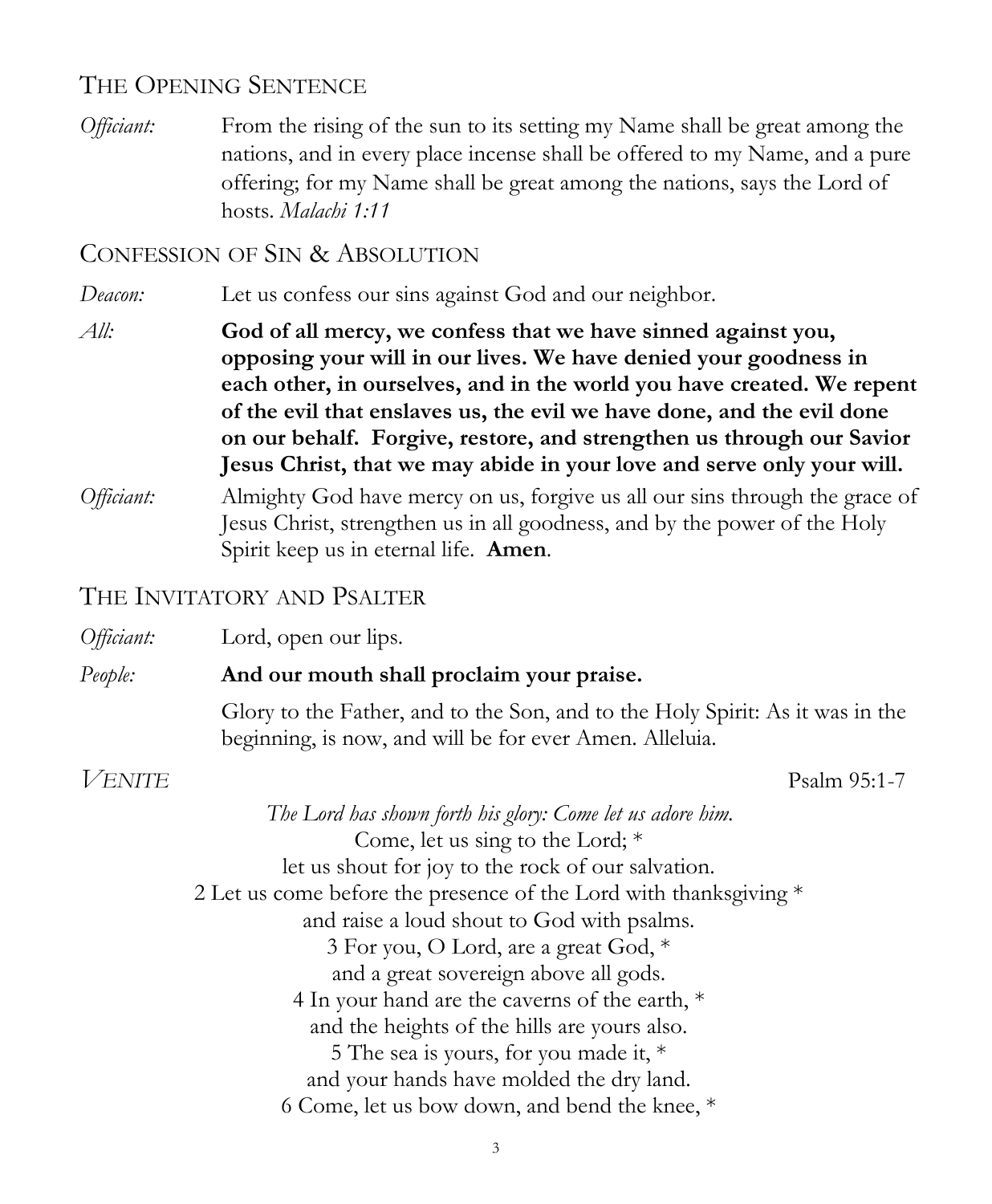and kneel before the Lord our Maker. 7 For you are our God, and we are the people of your pasture and the sheep of your hand. \* Oh, that today we would hearken to your voice! *The Lord has shown forth his glory: Come let us adore him.*

*Please be seated for the reading of Holy Scripture*

PSALM 19

The heavens declare the glory of God, \* and the firmament shows the handiwork of the Lord. 2 One day tells its tale to another, \* and one night imparts knowledge to another. 3 Although they have no words or language, \* and their voices are not heard, 4 their sound has gone out into all lands, \* and their message to the ends of the world. ; 5 In the deep has God set a pavilion for the sun; \* it comes forth like a bridegroom out of his chamber; it rejoices like a champion to run its course. 6 It goes forth from the uttermost edge of the heavens and runs about to the end of it again; \* nothing is hidden from its burning heat. 7 The law of the Lord is perfect and revives the soul; \* the testimony of the Lord is sure and gives wisdom to the innocent. 8 The statutes of the Lord are just and rejoice the heart; \* the commandment of the Lord is clear and gives light to the eyes. 9 The fear of the Lord is clean and endures for ever; \* the judgements of the Lord are true and righteous altogether. 10 More to be desired are they than gold, \* more than much fine gold, sweeter far than honey, \* than honey in the comb. 11 By them also is your servant enlightened, \*

4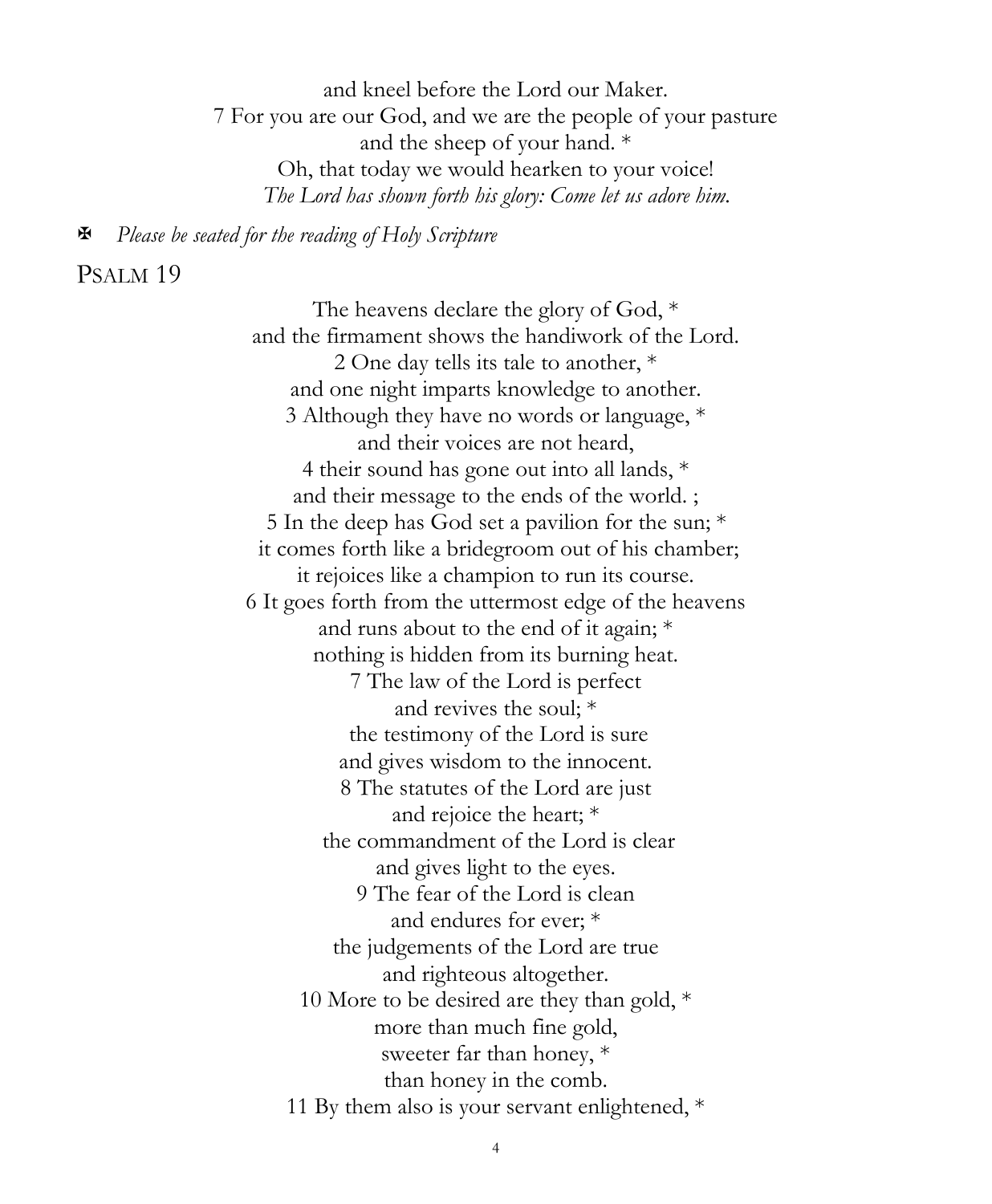and in keeping them there is great reward. 12 Who can tell how often they offend?  $*$ Cleanse me from my secret faults. 13 Above all, keep your servant from presumptuous sins; \* let them not get dominion over me; then shall I be whole and sound, \* and innocent of a great offense. 14 Let the words of my mouth and the meditations of my heart be acceptable in your sight; \* O Lord, my strength and my redeemer \*

# **THE LESSONS**

#### A READING FROM THE BOOK OF NEHEMIAH 8:1-3, 5-6, 8-10 *Read by: Nate Wood*

All the people of Israel gathered together into the square before the Water Gate. They told the scribe Ezra to bring the book of the law of Moses, which the Lord had given to Israel. Accordingly, the priest Ezra brought the law before the assembly, both men and women and all who could hear with understanding. This was on the first day of the seventh month. He read from it facing the square before the Water Gate from early morning until midday, in the presence of the men and the women and those who could understand; and the ears of all the people were attentive to the book of the law. And Ezra opened the book in the sight of all the people, for he was standing above all the people; and when he opened it, all the people stood up. Then Ezra blessed the Lord, the great God, and all the people answered, "Amen, Amen," lifting up their hands. Then they bowed their heads and worshiped the Lord with their faces to the ground. So they read from the book, from the law of God, with interpretation. They gave the sense, so that the people understood the reading.

And Nehemiah, who was the governor, and Ezra the priest and scribe, and the Levites who taught the people said to all the people, "This day is holy to the Lord your God; do not mourn or weep." For all the people wept when they heard the words of the law. Then he said to them, "Go your way, eat the fat and drink sweet wine and send portions of them to those for whom nothing is prepared, for this day is holy to our Lord; and do not be grieved, for the joy of the Lord is your strength.".

| Reader: | The Word of the Lord. |
|---------|-----------------------|
| People: | Thanks be to God.     |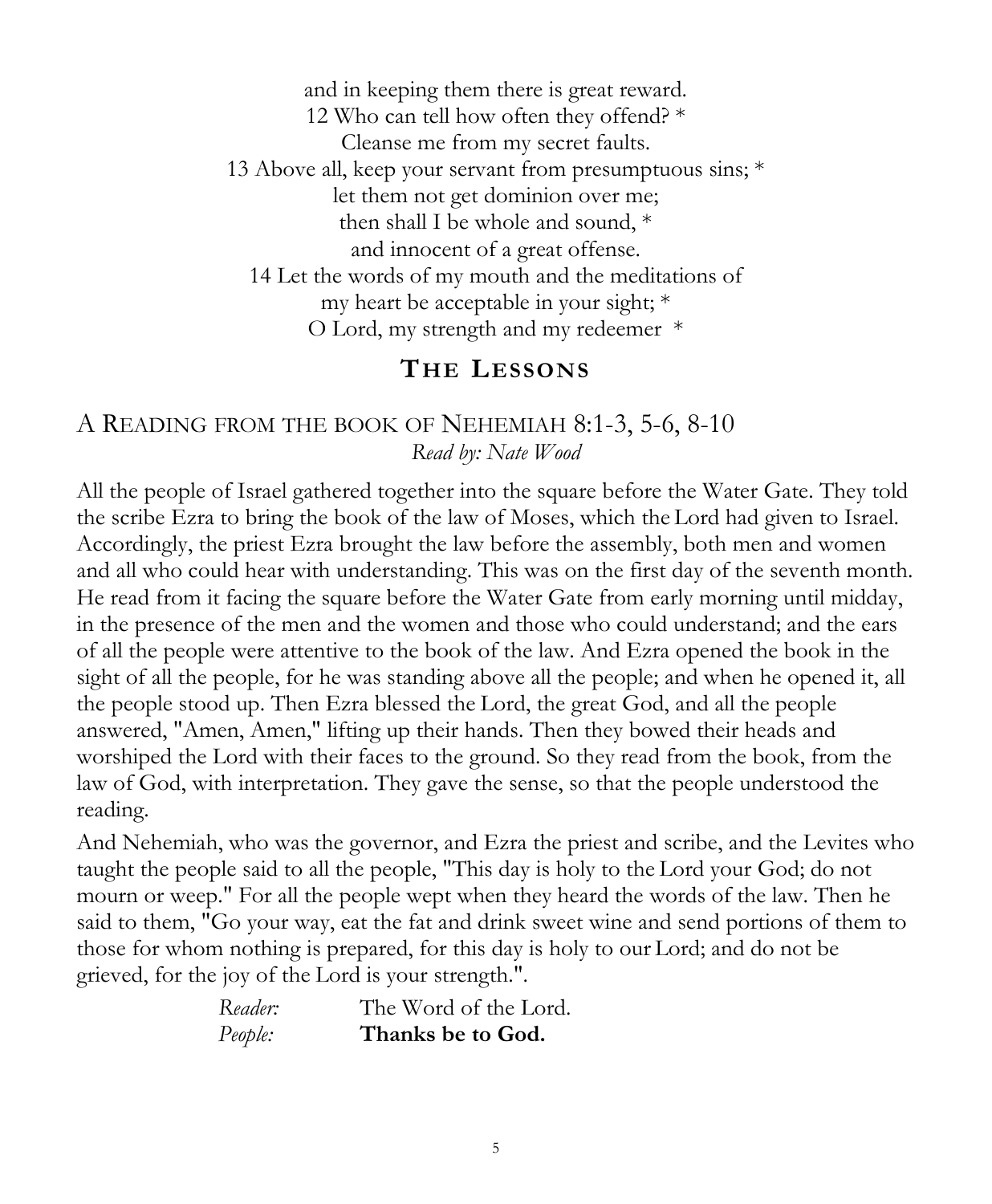#### CANTICLE 16, SONG OF ZECHARIAH

Blessed be the Lord, the God of Israel; \* you have come to your people and set them free. You have raised up for us a mighty savior, \* born of the house of your servant David. Through your holy prophets you promised of old, that you would save us from our enemies, \* from the hands of all who hate us. To show mercy to our forebears \* and to remember your holy covenant. This was the oath you swore to our father Abraham, \* to set us free from the hands of our enemies, Free to worship you without fear,  $*$ holy and righteous before you, all the days of our life. And you, child, shall be called the prophet of the Most High, \* for you will go before the Lord to prepare the way, To give God's people knowledge of salvation \* by the forgiveness of their sins. In the tender compassion of our God \* the dawn from on high shall break upon us, To shine on those who dwell in darkness and the shadow of death, \* and to guide our feet into the way of peace .

### A READING FROM THE LETTER OF PAUL TO THE CORINTHIANS: 12:12-31A *Read by: Nate Wood*

Just as the body is one and has many members, and all the members of the body, though many, are one body, so it is with Christ. For in the one Spirit we were all baptized into one body--Jews or Greeks, slaves or free--and we were all made to drink of one Spirit.

Indeed, the body does not consist of one member but of many. If the foot would say, "Because I am not a hand, I do not belong to the body," that would not make it any less a part of the body. And if the ear would say, "Because I am not an eye, I do not belong to the body," that would not make it any less a part of the body. If the whole body were an eye, where would the hearing be? If the whole body were hearing, where would the sense of smell be? But as it is, God arranged the members in the body, each one of them, as he chose. If all were a single member, where would the body be? As it is, there are many members, yet one body. The eye cannot say to the hand, "I have no need of you," nor again the head to the feet, "I have no need of you." On the contrary, the members of the body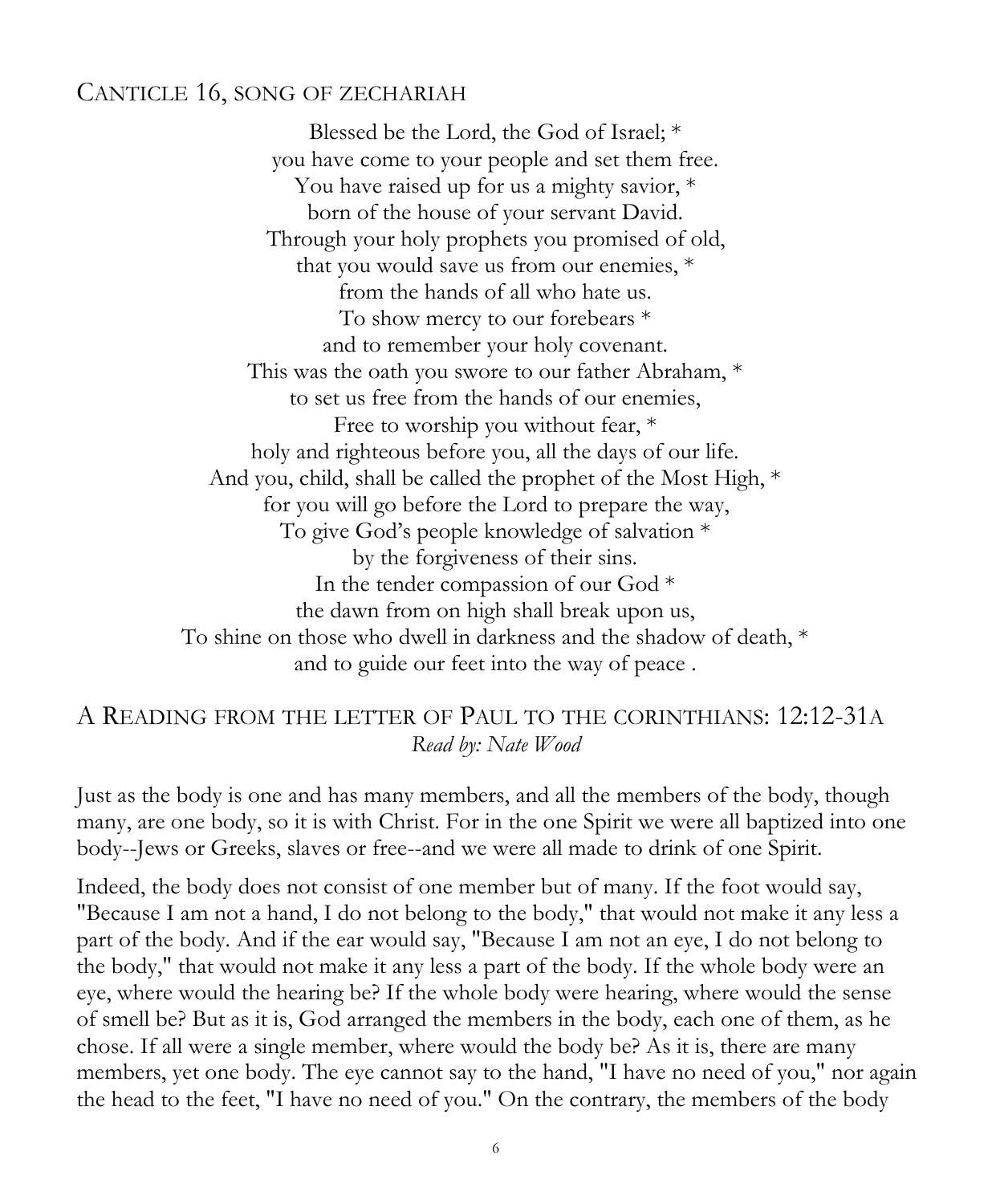that seem to be weaker are indispensable, and those members of the body that we think less honorable we clothe with greater honor, and our less respectable members are treated with greater respect; whereas our more respectable members do not need this. But God has so arranged the body, giving the greater honor to the inferior member, that there may be no dissension within the body, but the members may have the same care for one another. If one member suffers, all suffer together with it; if one member is honored, all rejoice together with it.

Now you are the body of Christ and individually members of it. And God has appointed in the church first apostles, second prophets, third teachers; then deeds of power, then gifts of healing, forms of assistance, forms of leadership, various kinds of tongues. Are all apostles? Are all prophets? Are all teachers? Do all work miracles? Do all possess gifts of healing? Do all speak in tongues? Do all interpret? But strive for the greater gifts.

*Reader:* The Word of the Lord. *People:* **Thanks be to God.**

# SONG OF CHRIST'S GOODNESS

Jesus, as a mother you gather your people to you; \* you are gentle with us as a mother with her children. Often you weep over our sins and our pride, \* tenderly you draw us from hatred and judgment. You comfort us in sorrow and bind up our wounds,  $*$ in sickness you nurse us and with pure milk you feed us. Jesus, by your dying, we are born to new life; \* by your anguish and labor we come forth in joy. Despair turns to hope through your sweet goodness; \* through your gentleness, we find comfort in fear. Your warmth gives life to the dead, \* your touch makes sinners righteous. Lord Jesus, in your mercy, heal us; \* in your love and tenderness, remake us. In your compassion, bring grace and forgiveness, \* for the beauty of heaven, may your love prepare us

# THE GOSPEL ACCORDING TO LUKE 4:14-21

Jesus, filled with the power of the Spirit, returned to Galilee, and a report about him spread through all the surrounding country. He began to teach in their synagogues and was praised by everyone.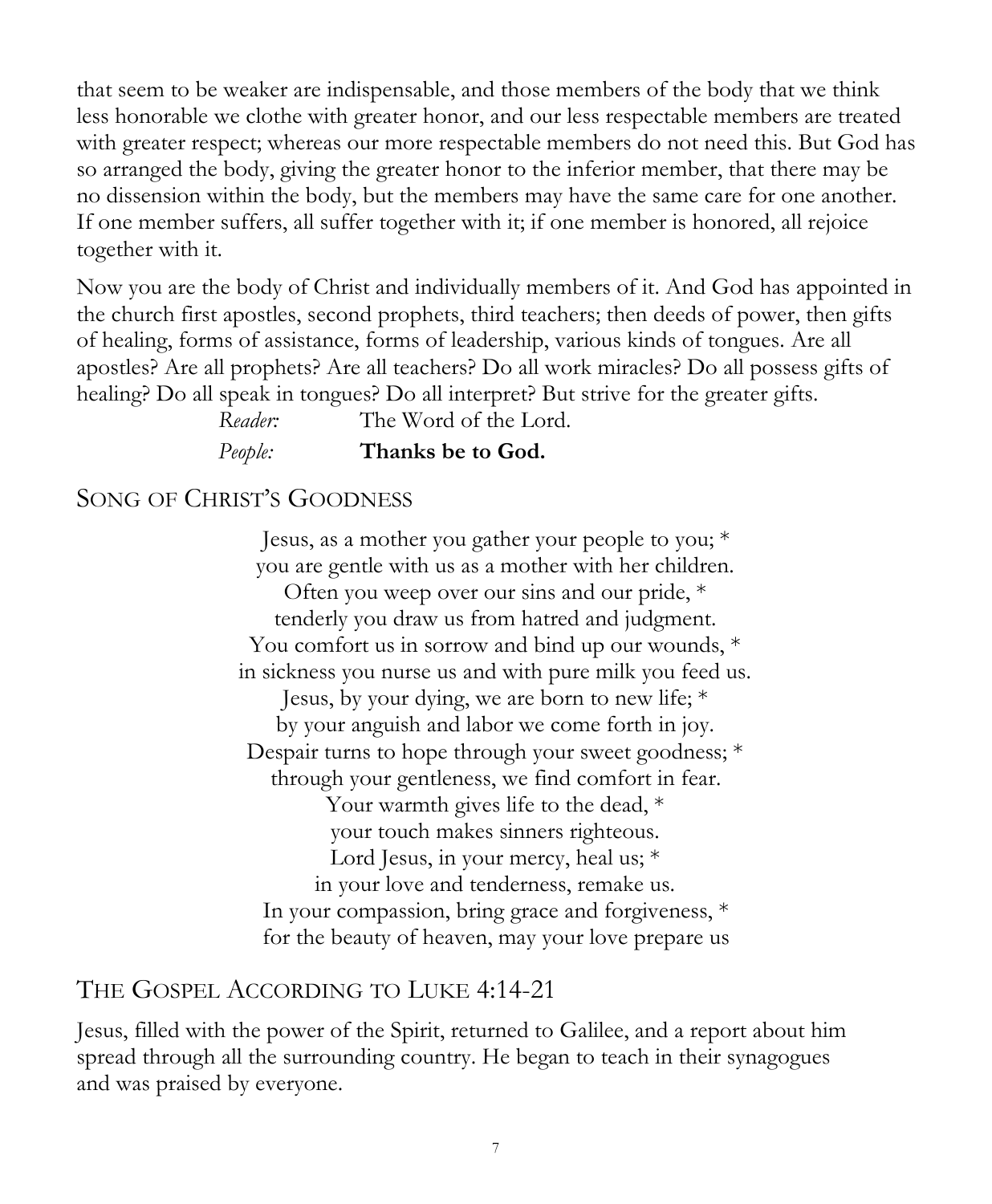When he came to Nazareth, where he had been brought up, he went to the synagogue on the sabbath day, as was his custom. He stood up to read, and the scroll of the prophet Isaiah was given to him. He unrolled the scroll and found the place where it was written:

"The Spirit of the Lord is upon me, because he has anointed me to bring good news to the poor. He has sent me to proclaim release to the captives and recovery of sight to the blind, to let the oppressed go free, to proclaim the year of the Lord's favor."

And he rolled up the scroll, gave it back to the attendant, and sat down. The eyes of all in the synagogue were fixed on him. Then he began to say to them, "Today this scripture has been fulfilled in your hearing."

| Deacon: | The Gospel of our Lord.    |
|---------|----------------------------|
| People: | Praise to you Lord Christ. |

*Please be seated for:*

THE SERMON The Rev. Mary B. Gregorius

*Please stand as you are able and say:*

### THE APOSTLES' CREED

**I believe in God, the Father almighty, creator of heaven and earth;**

**I believe in Jesus Christ, God's only Son, our Lord. He was conceived by the power of the Holy Spirit and born of the Virgin Mary. He suffered under Pontius Pilate, was crucified, died, and was buried. He descended to the dead. On the third day he rose again. He ascended into heaven, and is seated at the right hand of the Father. He will come again to judge the living and the dead.**

**I believe in the Holy Spirit, the holy catholic Church, the communion of saints, the forgiveness of sins, the resurrection of the body, and the life everlasting. Amen.**

### THE PRAYERS

| Officiant: | The Lord be with you. |
|------------|-----------------------|
| People:    | And also with you.    |
| Officiant: | Let us pray.          |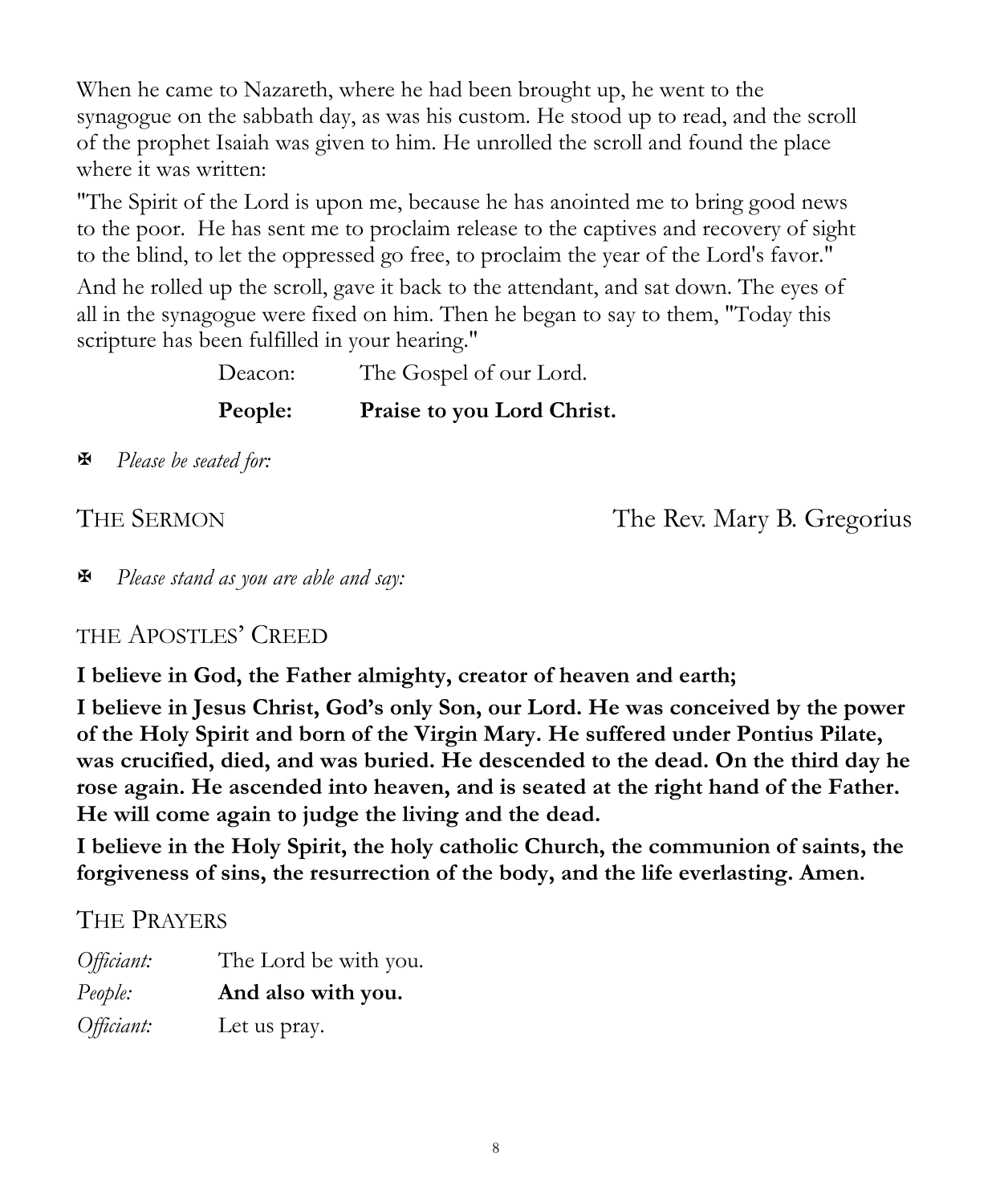# *Officiant and People*

**Our Father, who art in heaven, hallowed be thy Name, thy kingdom come, thy will be done, on earth as it is in heaven. Give us this day our daily bread. And forgive us our trespasses, as we forgive those who trespass against us. And lead us not into temptation, but deliver us from evil. For thine is the kingdom, and the power, and the glory, for ever and ever. Amen.**

## **SUFFRAGES**

- V. Help us, O God our Savior;
- **R. Deliver us and forgive us our sins.**
- V. Look upon your congregation.
- **R. Give to your people the blessing of peace.**
- V. Declare your glory among the nations;
- **R. And your wonders among all peoples.**
- V. Do not let the oppressed be shamed and turned away;
- **R. Never forget the lives of your poor.**
- V. Continue your loving-kindness to those who know you;
- **R. And your favor to those who are true of heart.**
- V. Satisfy us by your loving-kindness in the morning;
- **R. So shall we rejoice and be glad all the days of our life.**

# THE COLLECT OF THE DAY

Give us grace, O Lord, to answer readily the call of our Savior Jesus Christ and proclaim to all people the Good News of his salvation, that we and the whole world may perceive the glory of his marvelous works; who lives and reigns with you and the Holy Spirit, one God, for ever and ever. **Amen** 

# A COLLECT FOR SUNDAYS

O God, you make us glad with the weekly remembrance of the glorious resurrection of your Son our Lord: Give us this day such blessing through our worship of you, that the week to come may be spent in your favor; through Jesus Christ our Lord. **Amen**.

# A PRAYER FOR MISSION

Lord Jesus Christ, you stretched out your arms of love on the hard wood of the cross that everyone might come within the reach of your saving embrace: So clothe us in your Spirit that we, reaching forth our hands in love, may bring those who do not know you to the knowledge and love of you; for the honor of your Name. **Amen**.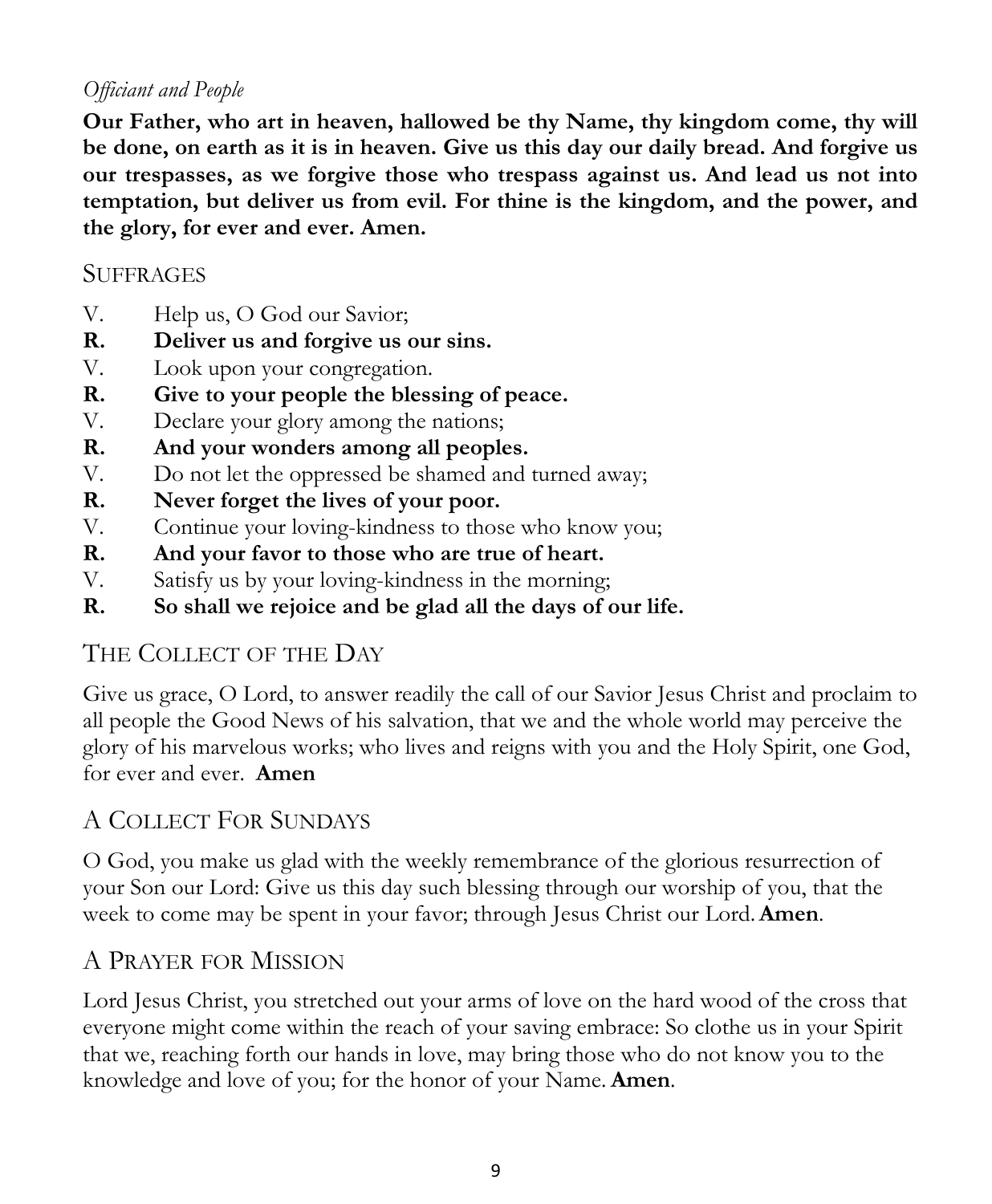# PRAYER LIST

We pray for all those suffering with COVID-19.

We pray for those who are in the hospital or home recuperating, especially: **Tom** Acheson, **Frederic, Peter, Bob** Gowen, **Yumi, Ronald** Garvey, **Max, Anne, Cathy, Barbara, Howard** Flemming, **Hudson** Beauregard; **Ellie** Ruvo, **Joyce** Makimi, **Rosemary** Recine, **Robert** Lynch, **Joe** Smith, and **Angela** Carrozzo.

We pray for those who are homebound: **Esmerilda** Hastings, **Margaret** Vaccaro, **Lee** Williams, **Dorothy** Dushin, **Roberta** Darrigrand; **Jim, Marge, Carolyn** Damiano, **Deanna** Ammirato , and **Bill & Dorothy** D'Amato.

We pray for those for whom our prayers are asked, especially: **Liz & Jeff** Daniele, **Andrew Tom, Rebecca, Vince** Servio, **Sarah** Paruolo, **Annaliese** Haag, **Gerald, Marilyn** Griffin, **Paul** Ruvo, **Helene, Jason**, **Peter, Hannelore, Marina** Brandt, **Linda** Hill, **Carol** White, **Steven** Schubert, **Paul** Seltzer, **Jeff** and The Rt. Rev **Andrew** St. John

We pray for those who have died, especially **Edward Meddaugh** and the over 5.5 million world wide and 850,000 in this country who have died from COVID-19

We pray for those in our hearts whom we now name, either silently or aloud.

*Please stand as you are able and join in singing:*



**HYMN** #632 "Oh Christ the Word incarnate!"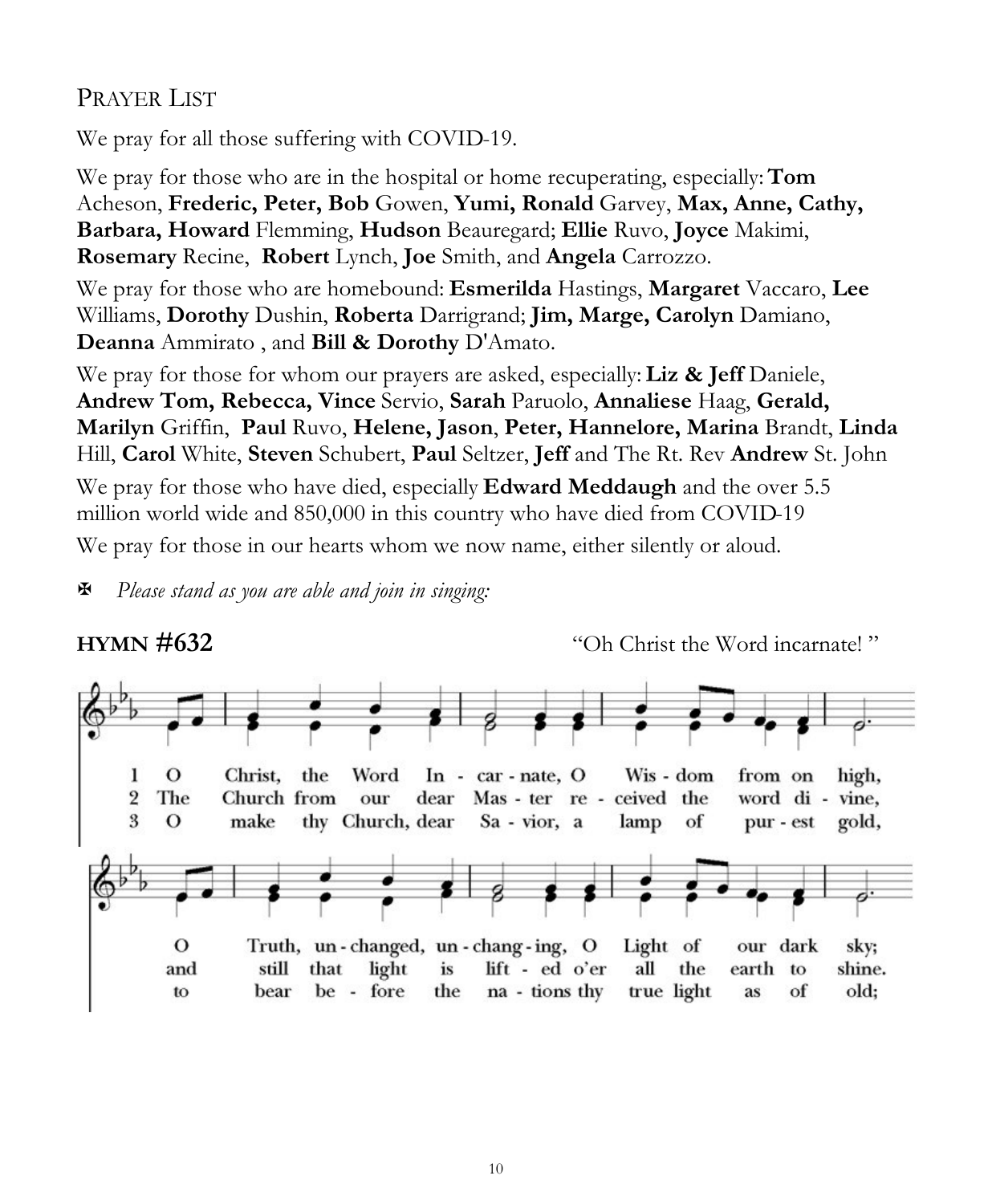

# A GENERAL THANKSGIVING

Almighty God, Father of all mercies, we your unworthy servants give you humble thanks for all your goodness and loving-kindness to us and to all whom you have made. We bless you for our creation, preservation, and all the blessings of this life; but above all for your immeasurable love in the redemption of the world by our Lord Jesus Christ; for the means of grace, and for the hope of glory. And, we pray, give us such an awareness of your mercies, that with truly thankful hearts we may show forth your praise, not only with our lips, but in our lives, by giving up our selves to your service, and by walking before you in holiness and righteousness all our days; through Jesus Christ our Lord, to whom, with you and the Holy Spirit, be honor and glory throughout all ages. **Amen**.

DISMISSAL

*Deacon:* Let us bless the Lord!

*People:* **Thanks be to God!**

The grace of our Lord Jesus Christ, and the love of God, and the fellowship of the Holy Spirit, be with us all evermore. **Amen.**